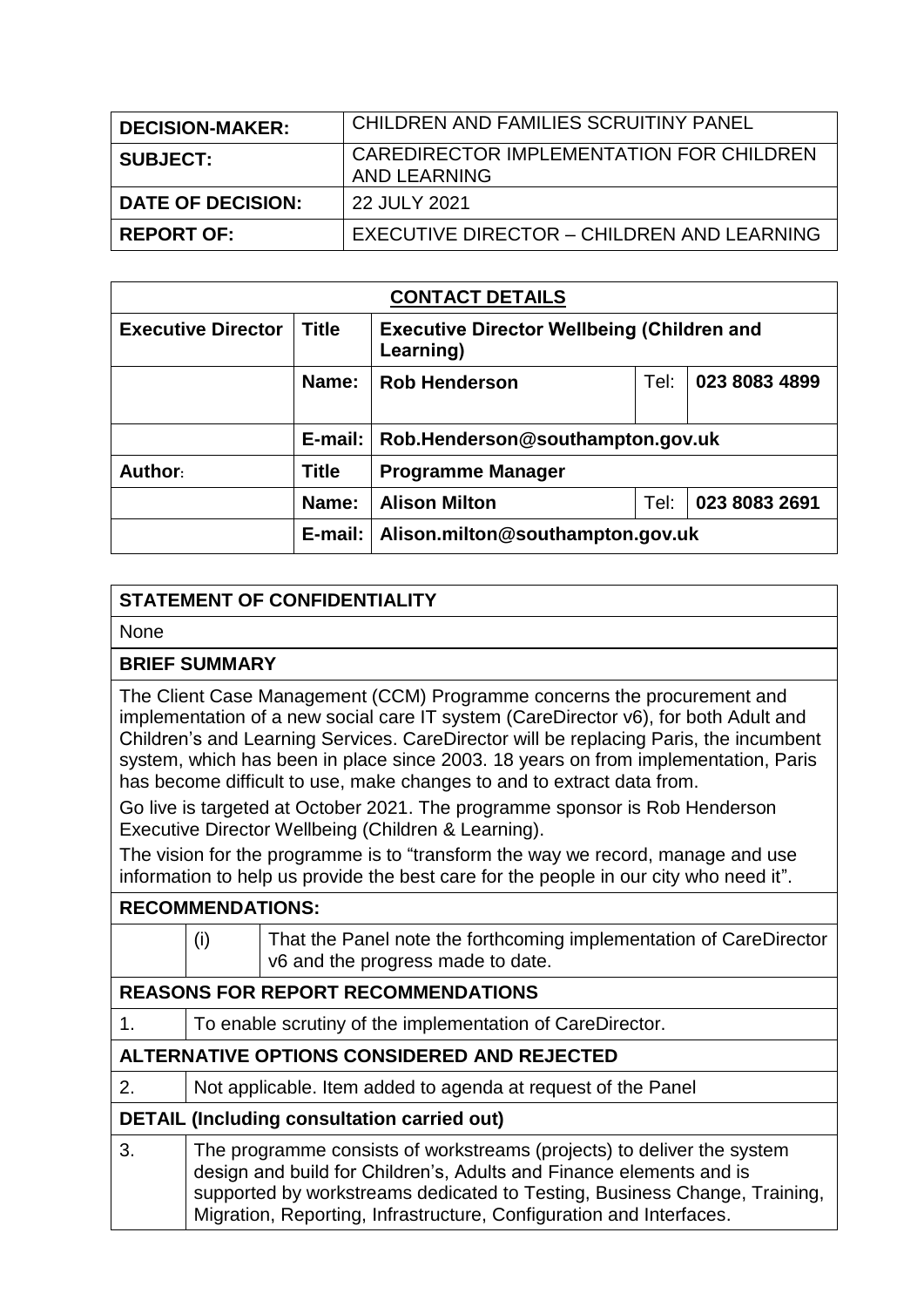| 4.                           | Programme Benefits include:                                                                                                                                  |  |  |  |
|------------------------------|--------------------------------------------------------------------------------------------------------------------------------------------------------------|--|--|--|
|                              | Replacement of Paris with a modern, robust and user-friendly social<br>care solution built to support services in meeting the needs of service<br>users      |  |  |  |
|                              | Streamlining of processes across Adults, Children's and Learning and<br>$\bullet$<br>Integrated Commissioning Unit, increasing efficiency and productivity   |  |  |  |
|                              | Core system integrations, including Business World and Health<br>$\bullet$                                                                                   |  |  |  |
|                              | Ability to improve the way we manage suppliers and measure<br>$\bullet$<br>performance                                                                       |  |  |  |
|                              | Significant data management improvements and cleanse of<br>old/duplicate/redundant data.                                                                     |  |  |  |
| 5.                           | Governance:                                                                                                                                                  |  |  |  |
|                              | The CCM Programme Board has delegated decision-making authority<br>from Executive Management Board/Full Council (within tolerances).                         |  |  |  |
|                              | Robert Henderson, project sponsor (Senior Responsible Owner) has<br>$\bullet$<br>delegated authority to give a Go/No Go decision at the point of Go<br>Live. |  |  |  |
| 6.                           | Progress:                                                                                                                                                    |  |  |  |
|                              | Processes across Adults and Children's and Finance have been                                                                                                 |  |  |  |
|                              | documented and streamlined.                                                                                                                                  |  |  |  |
|                              | A portal to enable access to the Paris historical record has been built<br>and integrated to CareDirector.                                                   |  |  |  |
|                              | Eight data migrations have been executed, meaning client data, teams,<br>$\bullet$                                                                           |  |  |  |
|                              | providers and financial assessments have been successfully mapped<br>and migrated from Paris to CareDirector.                                                |  |  |  |
|                              | 20/21 Statutory returns are being run from the CareDirector reporting<br>$\bullet$<br>infrastructure.                                                        |  |  |  |
|                              | Development of Power BI capability gives social care teams self-serve<br>capability that will transform our ability to view and analyse<br>performance data. |  |  |  |
|                              | Go-live release (v6.2.1) has been received and installed.                                                                                                    |  |  |  |
| 7.                           | Key milestones:                                                                                                                                              |  |  |  |
|                              | User Acceptance Testing begins mid-July 2021.                                                                                                                |  |  |  |
|                              | Training begins 6 September 2021.<br>Go live scheduled for 31 October 2021.                                                                                  |  |  |  |
|                              |                                                                                                                                                              |  |  |  |
| 8.                           | Future phases:<br>Phase 1 will deliver the new system with streamlined processes,                                                                            |  |  |  |
|                              | significant improvements to reports and data, key integrations,                                                                                              |  |  |  |
|                              | workflow and workload management.                                                                                                                            |  |  |  |
|                              | Phase 2 is at the concept stage and will build on the foundation of<br>$\bullet$<br>Phase 1. Possible Children and Learning candidates for Phase 2           |  |  |  |
|                              | include further changes to remain aligned with the transformation                                                                                            |  |  |  |
|                              | programme, improved group working, field work and expansion of the                                                                                           |  |  |  |
|                              | finance functions to include children's payments.                                                                                                            |  |  |  |
| <b>RESOURCE IMPLICATIONS</b> |                                                                                                                                                              |  |  |  |
|                              | <b>Capital/Revenue</b>                                                                                                                                       |  |  |  |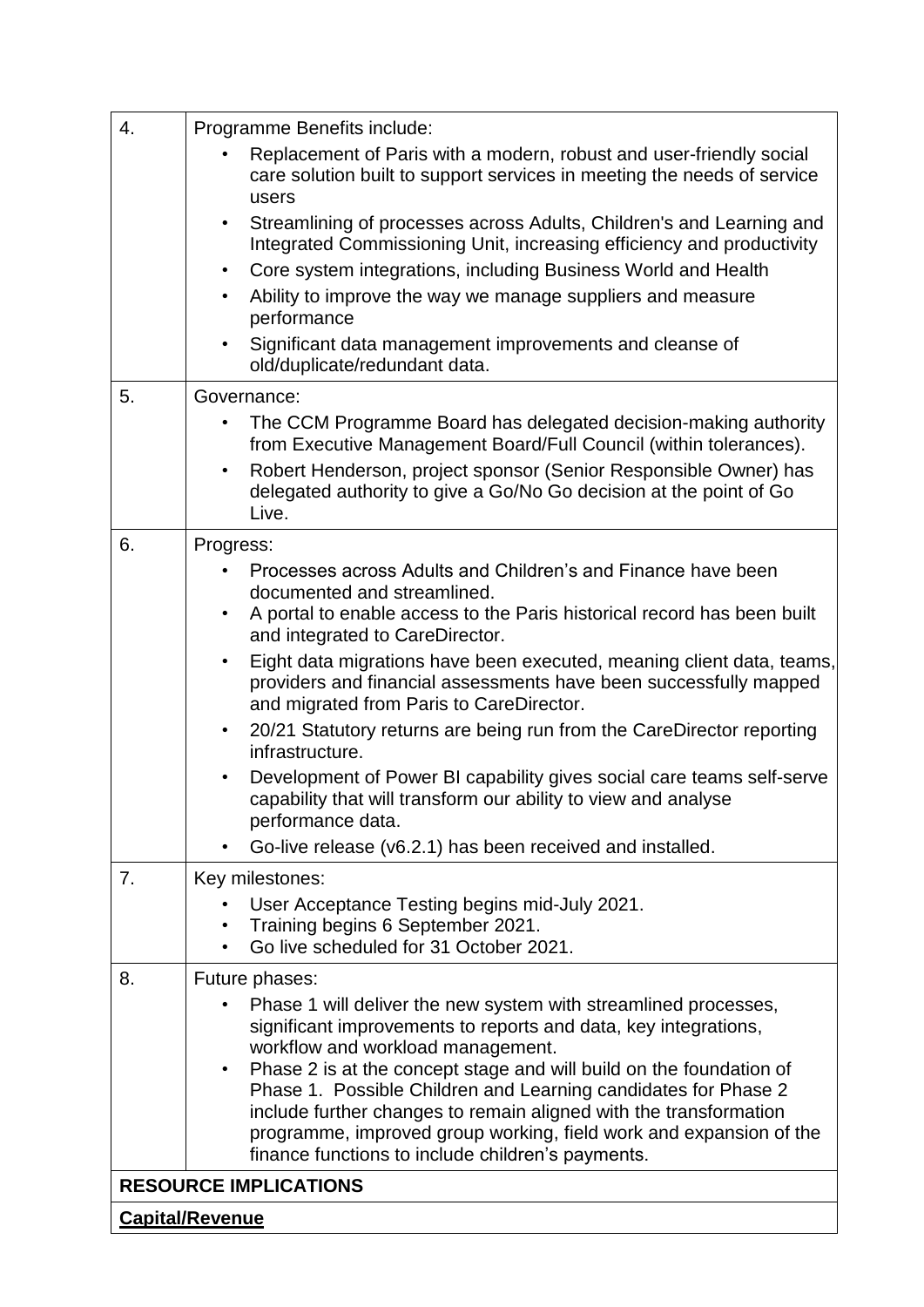| 9.                    | A budget update and request for sufficient funding to complete the project<br>was provided to Full Council February 2021 (item 56, report 2.1 (a). The<br>programme remains within its allocated capital and revenue budgets, which<br>are delegated to the SRO to manage and for which he is accountable to<br>Council. |  |  |  |
|-----------------------|--------------------------------------------------------------------------------------------------------------------------------------------------------------------------------------------------------------------------------------------------------------------------------------------------------------------------|--|--|--|
| 10.                   | Remaining capital budget is £1.28M and is expected to be spent as follows:                                                                                                                                                                                                                                               |  |  |  |
|                       | £402,933 Internal resources (permanent staff cross-charged to the<br>programme)                                                                                                                                                                                                                                          |  |  |  |
|                       | £493,503 Temporary resources                                                                                                                                                                                                                                                                                             |  |  |  |
|                       | £253,300 Supplier costs                                                                                                                                                                                                                                                                                                  |  |  |  |
| <b>Property/Other</b> |                                                                                                                                                                                                                                                                                                                          |  |  |  |
| 11.                   | None                                                                                                                                                                                                                                                                                                                     |  |  |  |
|                       | <b>LEGAL IMPLICATIONS</b>                                                                                                                                                                                                                                                                                                |  |  |  |
|                       | Statutory power to undertake proposals in the report:                                                                                                                                                                                                                                                                    |  |  |  |
| 12.                   | The duty for local authorities to undertake health scrutiny is set out in<br>National Health Service Act 2006. The duty to undertake overview and<br>scrutiny is set out in Part 1A Section 9 of the Local Government Act 2000                                                                                           |  |  |  |
|                       | <b>Other Legal Implications:</b>                                                                                                                                                                                                                                                                                         |  |  |  |
| 13.                   | <b>None</b>                                                                                                                                                                                                                                                                                                              |  |  |  |
|                       | <b>RISK MANAGEMENT IMPLICATIONS</b>                                                                                                                                                                                                                                                                                      |  |  |  |
| 14.                   | Risk management and governance process are in place. A full risk report<br>including mitigation strategies is provided to the Programme Board monthly<br>and strategies to manage key risks and issues are discussed and agreed.                                                                                         |  |  |  |
|                       | <b>POLICY FRAMEWORK IMPLICATIONS</b>                                                                                                                                                                                                                                                                                     |  |  |  |
| 15.                   | This programme supports corporate wellbeing objectives by delivering a<br>modern, robust, user-friendly social care solution and reporting infrastructure<br>designed to support the council in meeting the needs of service users.                                                                                      |  |  |  |

|                                    | <b>KEY DECISION?</b> | <b>No</b> |     |  |
|------------------------------------|----------------------|-----------|-----|--|
| <b>WARDS/COMMUNITIES AFFECTED:</b> |                      |           | All |  |
| SUPPORTING DOCUMENTATION           |                      |           |     |  |
|                                    |                      |           |     |  |
| <b>Appendices</b>                  |                      |           |     |  |
|                                    | <b>None</b>          |           |     |  |
| <b>Documents In Members' Rooms</b> |                      |           |     |  |
|                                    | <b>None</b>          |           |     |  |

## **Equality Impact Assessment**  Do the implications/subject of the report require an Equality and Safety Impact Assessment (ESIA) to be carried out? **Yes Data Protection Impact Assessment**